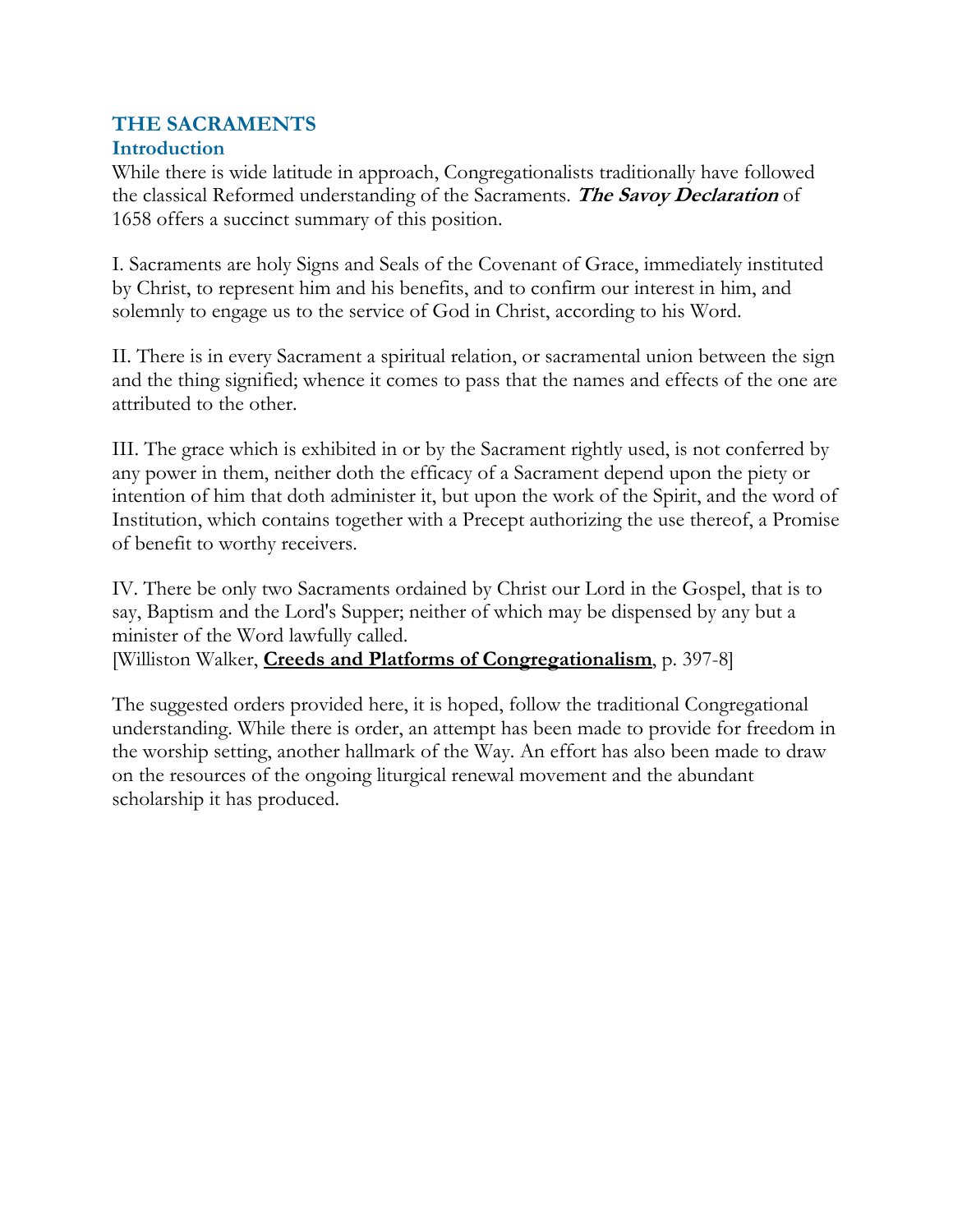# **BAPTISM**

#### **Orders for Baptism**

The Sacrament of Baptism is properly celebrated within the Sunday morning worship service following the Sermon. It has been long held among us that Baptism is an `engrafting into Christ' and, therefore, there is a common and public character to Baptism. Standing in the Reformed tradition, Congregationalists understand that there is no distinction between `infant baptism' and `believer's baptism.' Regardless of age, when one is baptized he/she is baptized into the church and incorporated into the body of Christ. Howard Rice and James Huffstutler point out that baptism has the same basic meaning for all who receive it:

Baptism is something that is done to a person; no one baptizes himself or herself. Baptism is always a sign of God's grace, and no one earns or deserves baptism. People are baptized into the faith of the Church, not simply their own belief. For that reason, the Apostle's Creed is recited by the people, rather than some local or denominational confession of faith.

Baptism is the beginning of a life of faith, and the whole of life is lived in response to the grace manifested in baptism.

The order of Baptism should contain the following elements: A welcome and presentation of the candidate(s).

The profession of faith, the `Apostles' Creed' is most appropriate here since its origins are as a Baptismal statement of faith and it can easily be put into question form for candidates or parents. An adapted form may also be used.

A thanksgiving over the water. Here the minister does not so much `bless' the water, but gives thanks to God for the gift of life represented by water and by the sacrament itself.

The act of Baptism. Baptism may be conferred by affusion (sprinkling), by pouring, or by immersion; the first two are the most common forms among Congregationalists. The Minister says the ancient formula for Baptism while water is being poured: "*Name* (first and middle, but not surname), I baptize you in the name of the Father, and of the Son, and of the Holy Spirit. Amen."

The newly baptized is welcomed into the church. Following the announcement of welcome, a prayer may be offered for the one baptized, for the family, and for all who have been baptized into Christ.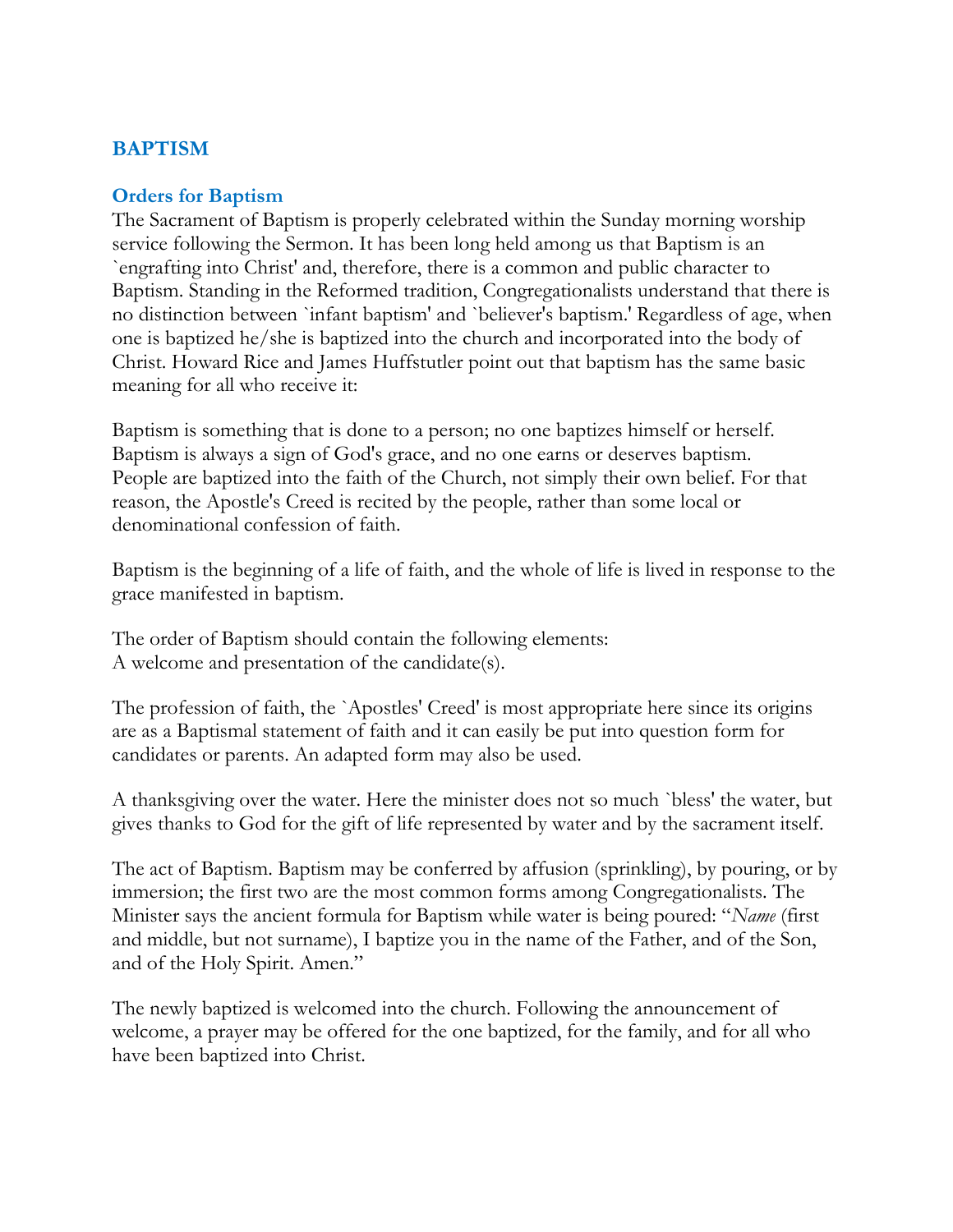A sign of peace may then be offered to the newly baptized or to the family and sponsors. The form this `peace' takes will vary according to local custom.

**Sample outline of a Worship Service including Baptism:**

**Prelude Call to Worship Hymn of Praise Prayer of Invocation Scripture Lesson(s) Sermon Hymn Sacrament of Baptism Pastoral Prayer (can be omitted or combined into Baptismal prayer) Offertory Prayer of Thanksgiving/Dedication and Lord's Prayer Hymn Charge and Benediction Postlude**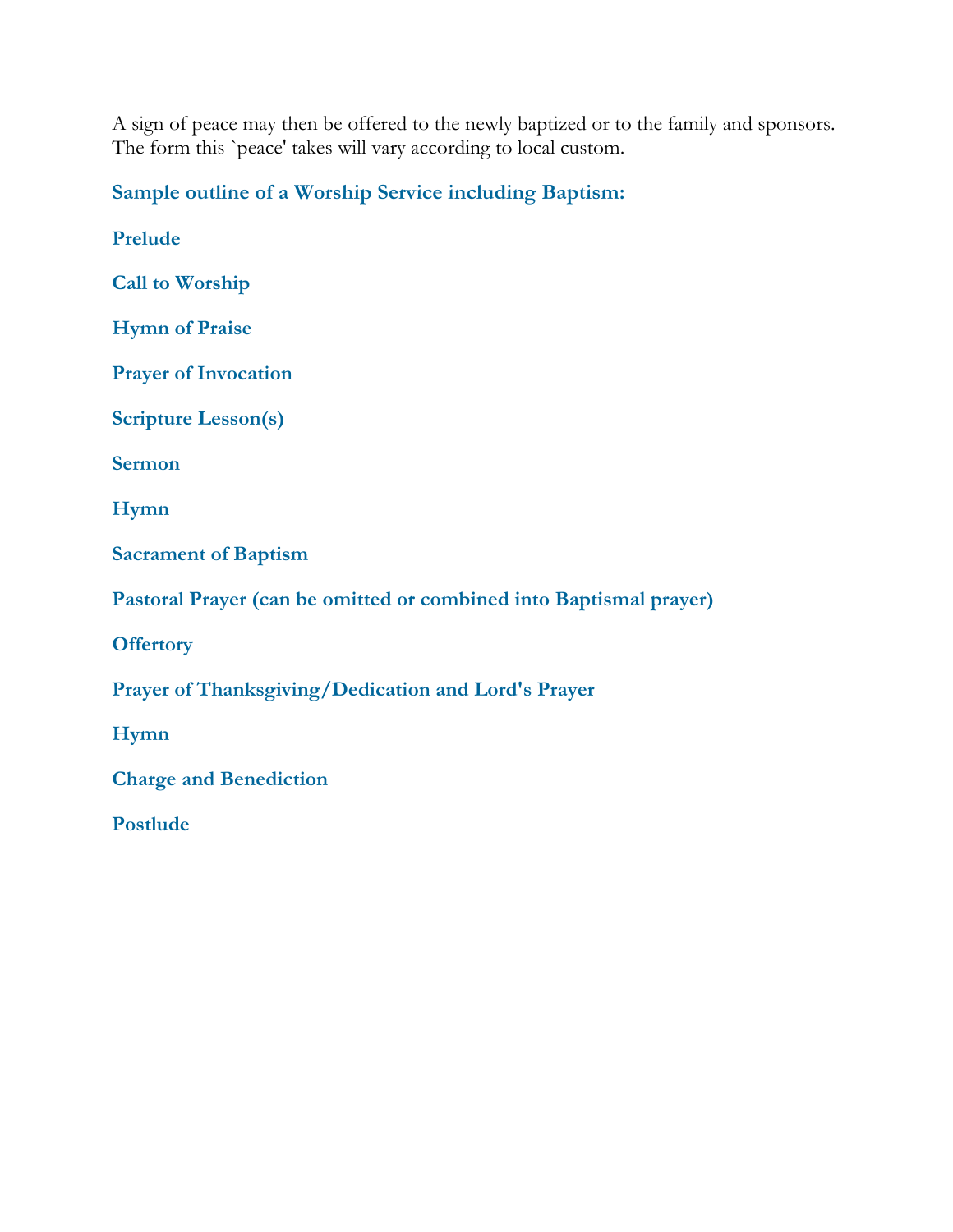## **SERVICE OF BAPTISM (A)**

[derived from the **Service Book** of the United Reformed Church]

#### **Introduction**

We now celebrate the Sacrament of Baptism in which God has called Name to be a member of Christ's body. At the beginning of his ministry Jesus was baptized by John in the Jordan. The Spirit descended upon him and a voice came from heaven: "This is my beloved Son on whom my favor rests." His baptism found fulfillment in the cross where he gave himself for the life of the world. When God raised him from the dead, he said his disciples: "Full authority in heaven and earth has been committed to me. Go therefore to all nations and make them my disciples; baptize them in the name of the Father and of the Son and of the Holy Spirit; teach them to observe all that I have commanded you. I will be with you always, to the end of time." (Matthew 28:19-20)

On the day of Pentecost Peter said to the people:

"Repent and be baptized every one of you in the name of Jesus Christ for the forgiveness of your sins; and you shall receive the gift of the Holy Spirit. For the promise is to you and to your children and to all that are far off, every one whom the Lord our God calls to him." (Acts 2: 38-39)

Baptism unites us to Christ and to all that God accomplishes for all people and all time. In baptism we are buried with Christ and are raised with him to new life; our sins are washed away, and we are brought into the covenant of grace; we receive the Spirit to equip us as members of Christ's body, the Church.

## **The Promises [for an infant]**

(*Parent's name(s*)) you have come for the baptism of your child(ren) in response to the call of Christ and the leading of the Holy Spirit. Let us hear, then, in the presence of God, and before the gathered church, that you confess your faith in Christ and promise to follow him. As a church we will also make our promises.

## *To parents (and sponsors):*

Do you believe and trust in one God, Father, Son and Holy Spirit, maker of heaven and earth, redeemer of the world, giver of life? **I do.**

## *To parents:*

Do you promise, trusting in God's grace, that by prayer and example you will teach (*Name)* the faith of the gospel and bring (*him/her)* up in the worship and life of the Church?

**I do.**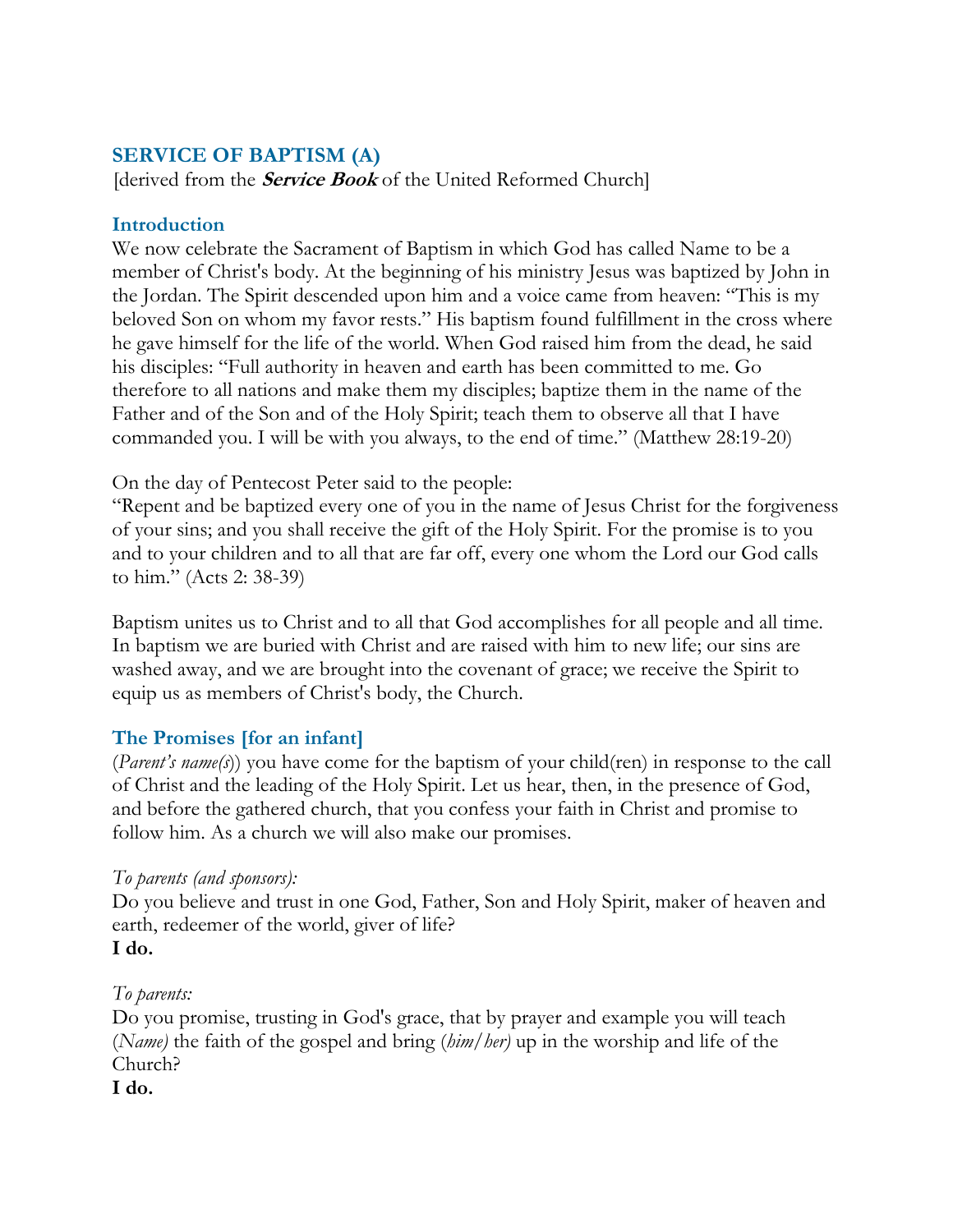*To sponsors*:

Do you promise, trusting in God's grace, to pray and care for (*Name)* and support (*his/her)* family as you are able? **I do.**

# *To parents (and sponsors):*

And do you trust in God's mercy alone to bring you into the fullness of the life of the world to come?

**I do.**

# *To the church*:

Do you, as members of Christ's body and trusting in God's grace, promise to pray for (*Name)*, provide for the teaching of the gospel, and live a Christian life in the family of God?

## **We do.**

[Proceed to the Baptismal Prayer]

# **The Promises**

*(Name(s))* you have come for baptism in response to the call of Christ and the leading of the Holy Spirit. Let us hear, then, in the presence of God, and before the gathered church, that you confess your faith in Christ and promise to follow him. As a church we will also make our promises.

## *To the candidate*:

Do you believe and trust in one God, Father, Son and Holy Spirit, maker of heaven and earth, redeemer of the world, giver of life? **I do.**

Do you, trusting in God's grace, repent of your sins, renounce evil, and turn to Christ? **I do.**

Do you promise, trusting in God's grace, to be faithful in public and private worship, to live in the fellowship of the Church and to share in its witness? **I do.**

Do you promise, by that same grace, to follow Christ and to seek to do and to bear his will all the days of your life?

# **I do.**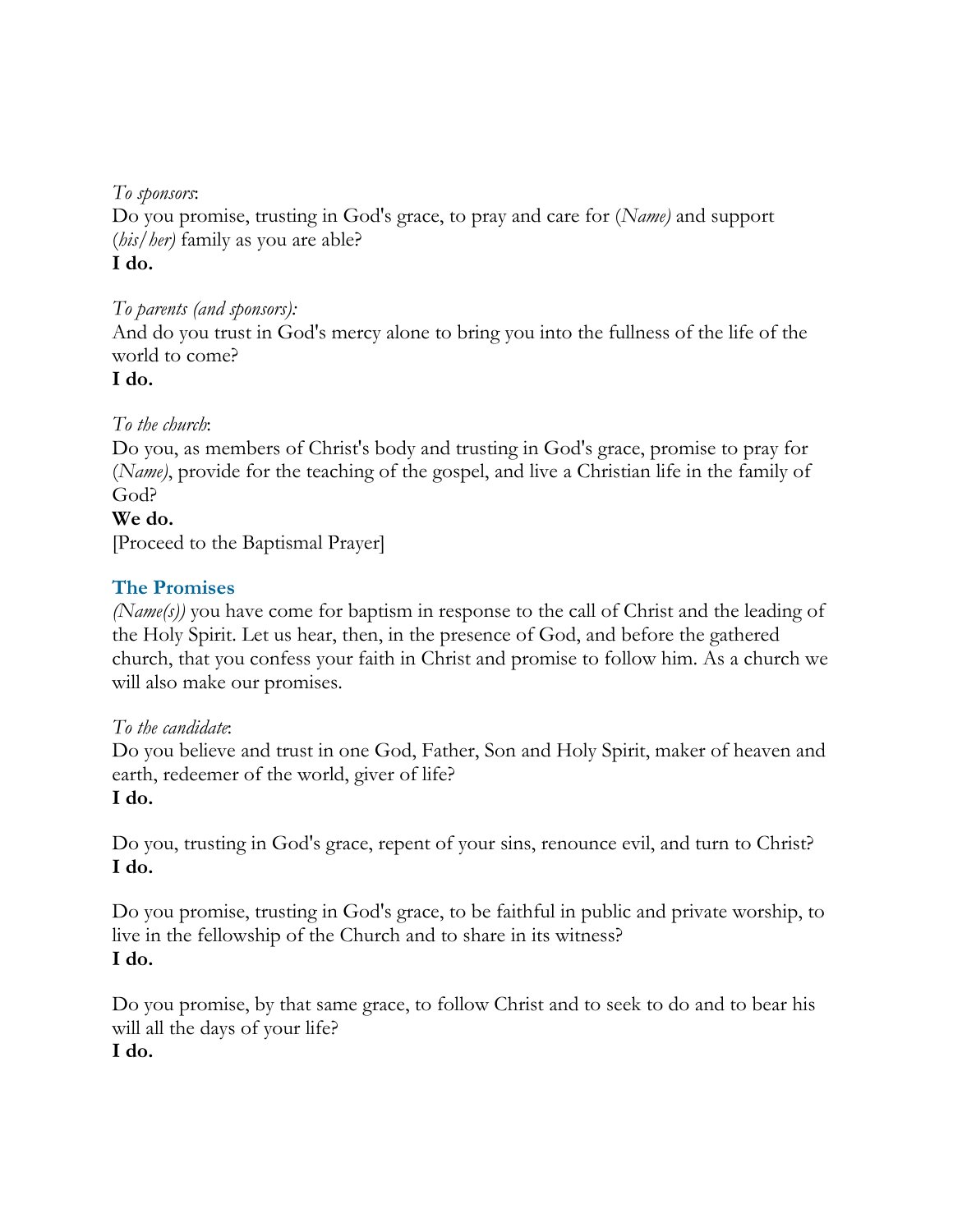And do you trust in God's mercy alone to bring you into the fullness of the life of the world to come? **I do.**

#### *To the church*:

Do you, as members of Christ's body and trusting in God's grace, promise to pray for (*Name)*, provide for the teaching of the gospel, and live a Christian life in the family of God?

**We do.**

# **The Baptismal Prayer**

Almighty God, through water you bring us bountiful love. In the beginning your Spirit moved over the face of the waters bringing order out of chaos; with the waters of the flood you cleansed the world, and through the Red Sea and across the Jordan you led your people to the land of promise. By the life and death of your Son and by his mighty resurrection and ascension you have given us the assurance that healing waters will flow from him for all nations.

We pray that *(Name)* who is washed in this water, may be made one with Christ in his death, cleansed from all sin and delivered from all evil.

Send your Holy Spirit upon (*Name*) for new birth in the family of your Church, and raise *(him/her*) with Christ to full and eternal life. For all might, majesty, authority, and power are yours, now and forever. Amen.

# **Or**

Almighty and eternal God we give you thanks for our life and salvation in Jesus your Son, who became one with us and died and rose again, so that we might have life in him., be made members of your Church and heirs of your kingdom. Be with us in the power of your Spirit, and so use this water and our obedience to Christ, that (*Name)* whom we baptize in your name, may receive the fullness of your grace and always remain in the number of your faithful people: through Jesus Christ our Lord. Amen.

## **The Baptism**

*(Name),* I baptize you in the name of the Father, the Son, and the Holy Spirit. Amen.

The Lord bless you and keep you; the Lord make his face to shine upon you and be gracious unto you; the Lord lift up his countenance upon you and give you peace. Amen. (Numbers 6:24-6)

# **A lighted candle may be given:**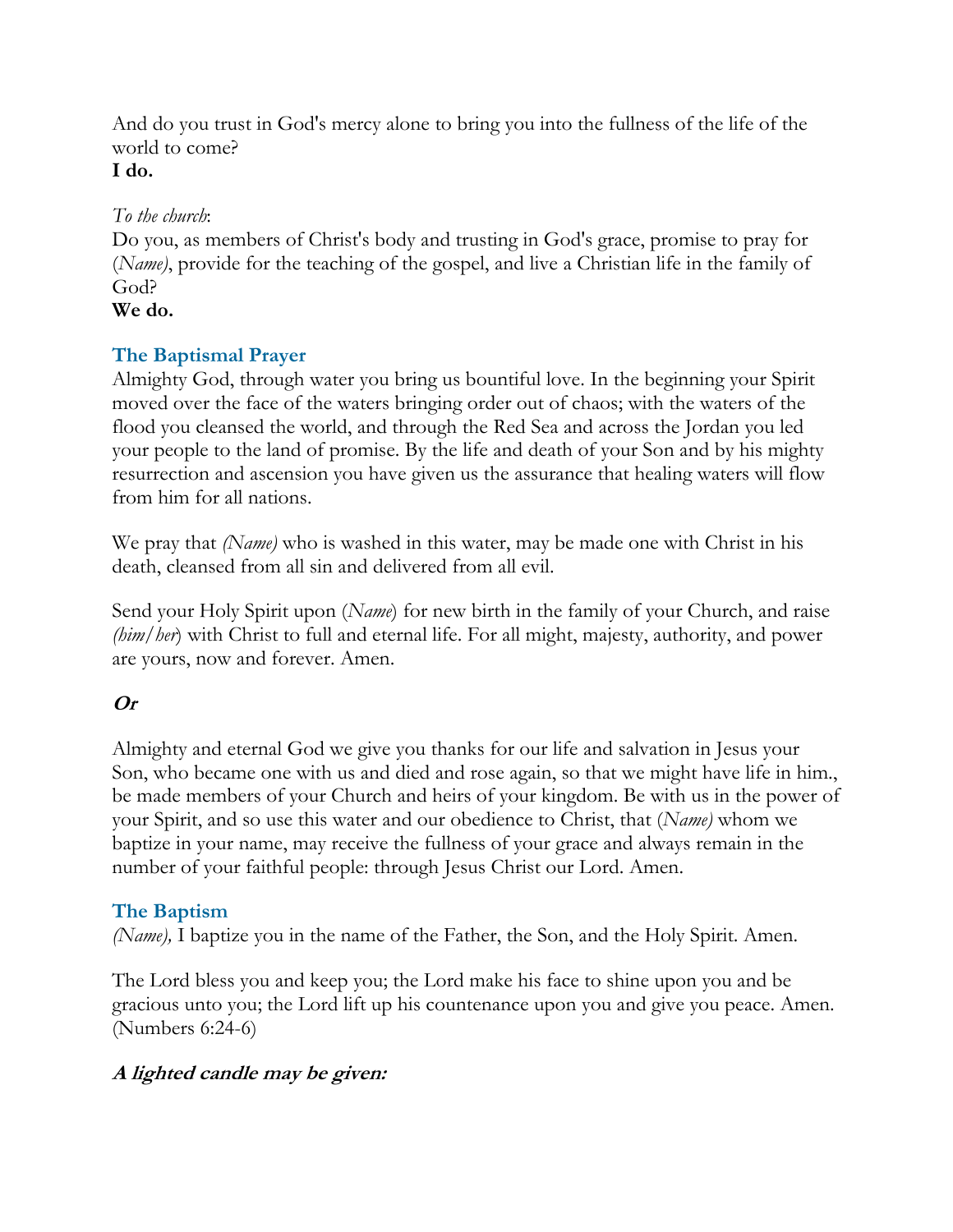This is to show that you have received the light of Christ. Shine as a light in the world to the glory of God the Father.

#### *To the church*:

You are witnesses that *(Name)* has been received into the household of God, the one, holy, catholic, and apostolic Church. (*He/she*) belongs to a chosen race, a royal priesthood, a holy nation, God's own people.

# **Prayer [for an infant]**

Heavenly Father, we give thanks for receiving this little child by baptism into the life of your Church. Keep *(him/her)* always in your love; grant that *(he/she)* may grow strong in body and in mind; protect (*him/her*) in all dangers and temptations; and bring (*him/her*) to faith in Jesus Christ as Savior and Lord.

We ask your blessing on the parents, family, and friends of this child. Help them to surround *(him/her*) with love and security, give them grace and wisdom to teach your truth and your way. Through their love for this child may they learn to love you more and more. We commend to you their home and all the families of this gathered Church.

Grant that in our homes we may honor you and love and serve each other. Accept us as we recall our own baptism and rededicate ourselves to you; and help us to care for all who are one with us in the life of your Church; through Jesus Christ our Lord.

# **Laying on of Hands [for an adult]**

## **The minister lays his/her hand on the head of the candidate and says:**

*(Name)* the God of all grace, who has called you to Christian faith and service, confirm and strengthen you with the Holy Spirit and keep you faithful to Christ all your days. Amen.

Here the candidate may own the covenant and be received into Church membership, according to local custom.

# **Prayer [for an adult]**

Almighty God, we give you thanks for *(Name),* who has been baptized today, for the grace of your acceptance and the promise of resurrection. Uphold and strengthen *(him/her)* for your service and keep (*him/her*) always true to Christ.

Let your blessing rest continually upon us all so that we who have been called to enter your kingdom, may now and always be faithful; through Jesus Christ our Lord. Amen.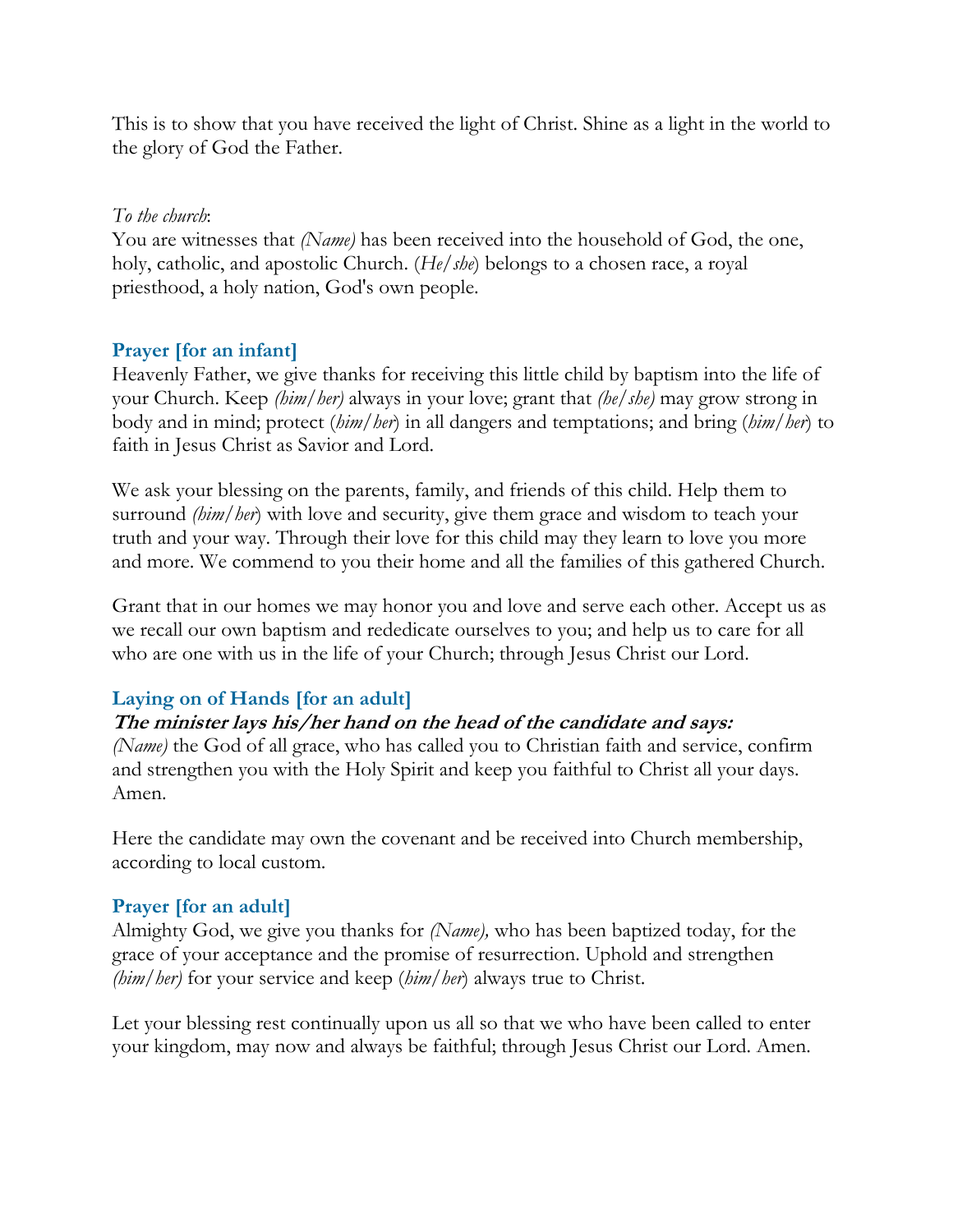#### **SERVICE OF BAPTISM (B)**

[derived from **A Book of Worship for Free Churches**]

#### **The Sacrament of Baptism for Infants or Children with Sponsors Address**

Dearly beloved: Almighty God has called us into the Church, and has led us into a sure and certain faith that we belong to God and God belongs to us forever. Our Savior called children to himself and blessed them, saying, "let the little children come to me, and do not hold them back, for of such is the kingdom of heaven." You have brought your child here desiring for (*her/his*) Christian baptism. You now engage, on your part, to do those things that will show the good will and the love of the heavenly Father to (*her/him)*; that (*she/he*) may grow into the love and nurture and admonition of the Lord.

Do you promise that you will teach this child the principles of our Christian faith and that you will pray with (*her/him*) and for (*her/him*)? *Response*: I do.

*Minister:* Do you who stand as sponsors solemnly promise to faithfully do all within your power to hold up the hands of these parents in the fulfillment of their covenant that this child be instructed in the Word of God, brought up in the nurture and admonition of the Lord, kept in communion with the church, and strengthened to live in godly manner all the days of (*her/his)* life? *Response:* I/We do.

*Minister:* Do you, the members of this church as of the whole Church of Christ, receive this child into your love and care, and do you promise that so far as in you lies you will uphold and encourage the parents in the fulfillment of their covenant? *Response:* We do.

*Minister:* Grant, O Lord, unto these servants of yours, the grace to perform all that they have promised you this day. And send your Holy Spirit to sanctify this child now to be baptized and committed to you in Christian faith. Amen.

#### **Baptism**

*Minister:* What name is given to this child?

*(Name)*, I baptize you in the Name of the Father, and of the Son, and of the Holy Spirit. Amen.

Almighty and ever-blessed Father, we give hearty thanks to you that you have numbered us among your people, and that you also call our little ones to yourself. Grant that this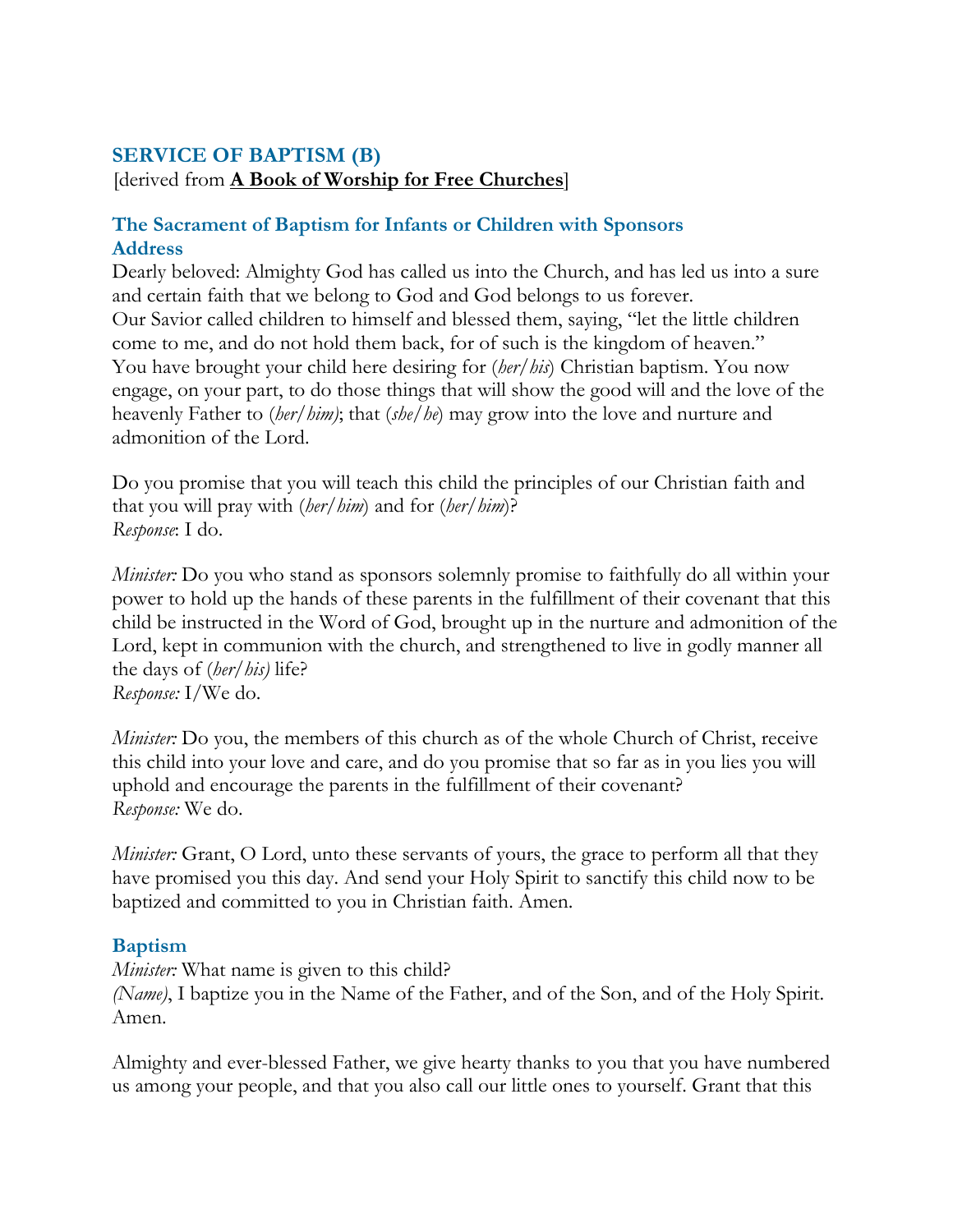child, now dedicated by our office and ministry, may be preserved according to your will all the days of *(her/his)* life. May *(she/he)* grow in grace, in wisdom, in love, in joy, in devotion to you. Lead *(her/him)* by your own Spirit, that *(her/his)* life may be well pleasing in your sight. Keep *(her/him)* now and ever under the shadow of your wing, and may *(she/he)* come at last into the fullness of that blessing which you have promised; through Jesus Christ our Lord.

Bestow the wisdom and the will to watch over *(her/him)* to those who stand as sponsors, that they may do *(her/him)* only good, to assist *(her/his)* parents as they seek to enlarge *(her/his)* understanding and open *(her/his)* heart to the persuasions of your Spirit.

Follow those who so greatly love this little one with your tender and enabling Spirit. Grant to them wisdom, patience, and strength. May the lives that they lead and the words that they speak lead this child to you; whose very Name is Love and who does all things well; through Jesus Christ our Lord. Amen.

Now unto him who is able to keep us from falling, and to present us faultless before the presence of his glory, with exceeding joy, to the only wise God our Savior, be glory and majesty, dominion and power; through Jesus Christ, forever and ever. Amen.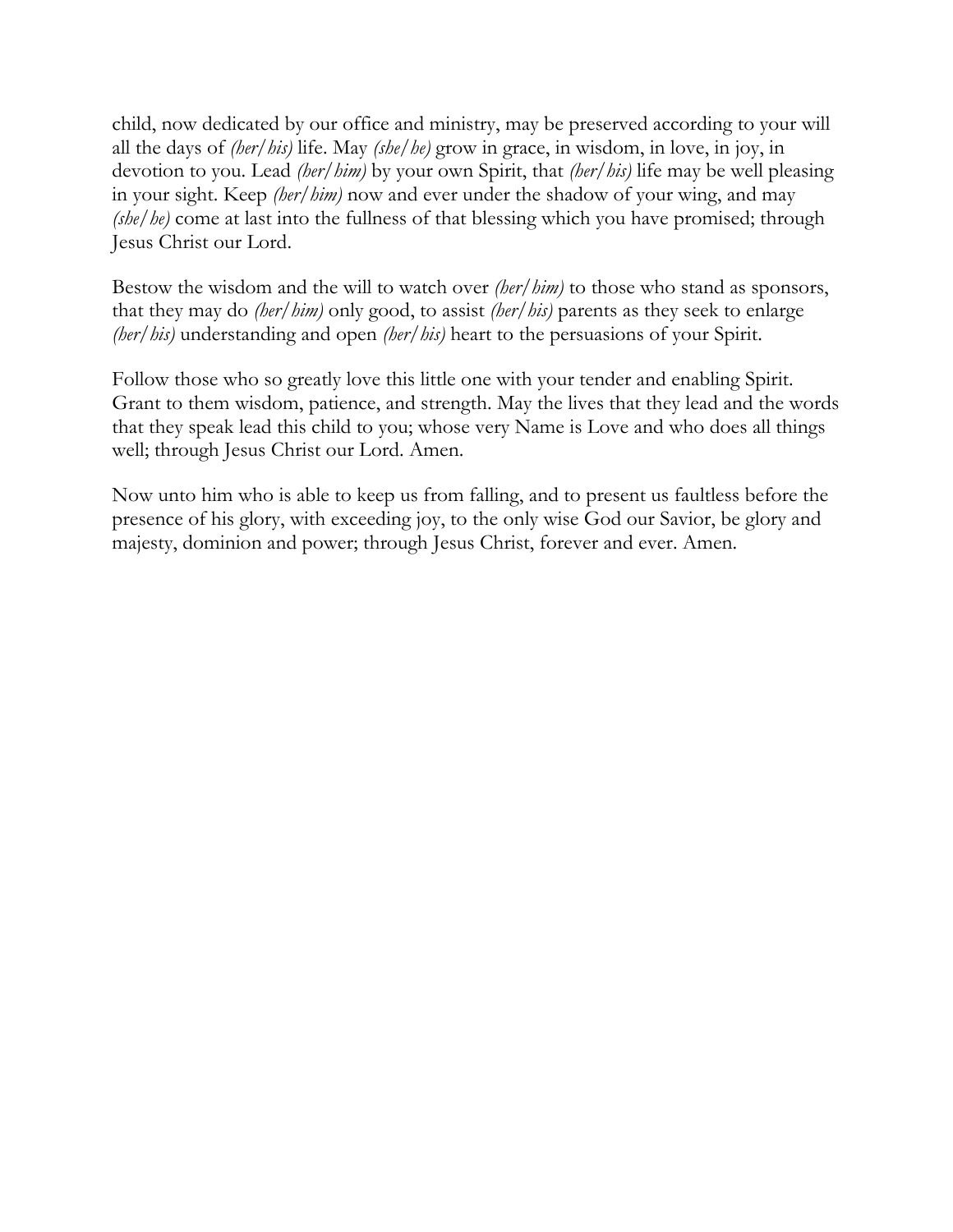# **AN ORDER FOR THE ADMINISTRATION OF BAPTISM TO ADULTS**

#### **Words of Institution**

Jesus came and spoke to them saying, all power is given to me in heaven and on earth. Go, therefore, and teach all nations, baptizing them in the Name of the Father, and of the Son, and of the Holy Spirit; teaching them to observe all the things I have commanded you; and know that I am with you always, even to the end of the world.

#### **Address**

Dearly beloved: the sacrament of baptism is the outward and visible sign of an inward and spiritual grace. It signifies entrance into a new life of fellowship with Jesus Christ our Lord. As you are baptized with water, so may you also be baptized with the Holy Spirit. Though the form has varied with the centuries, the essential and unchanging condition of baptism has been the faith and consecration of the believer. We welcome you as you come to make your confession of faith and to receive this sacrament of cleansing and divine fellowship, as commanded by our Lord for all believers.

Do you believe in God the Father, infinite in wisdom, goodness, and love; and in Jesus Christ, his Son our Lord and Savior; and in the Holy Spirit, who takes the things of Christ and reveals them to us? *Response*: I do.

*Minister:* Will you strive to know the will of God as taught in the Holy Scriptures and to walk in the ways of the Lord, made known or to be made known to you? *Response*: I will.

*Minister:* Do you confess your sins unto Almighty God, and putting your trust in God, promise, in the Lord's strength, to follow God's commandments and to walk from henceforth in God's holy ways? *Response*: I do.

*Minister*: Do you seek to yield yourself to God, that the same Spirit which was in Jesus Christ may be in you, and that you may be Jesus' disciple not in name only, but in deed and in truth? *Response*: I do.

Almighty and everlasting God, receive and sanctify with your Spirit this, your servant (*Name)*, to be baptized according to your word; may (*she/he)* find in you *(her/his)* refuge, strength, wisdom, and joy. Keep *(her/him)* faithful to you all the days of *(her/his)* life that (*she/he)* may finally come to your everlasting kingdom through Jesus Christ our Lord. Amen.